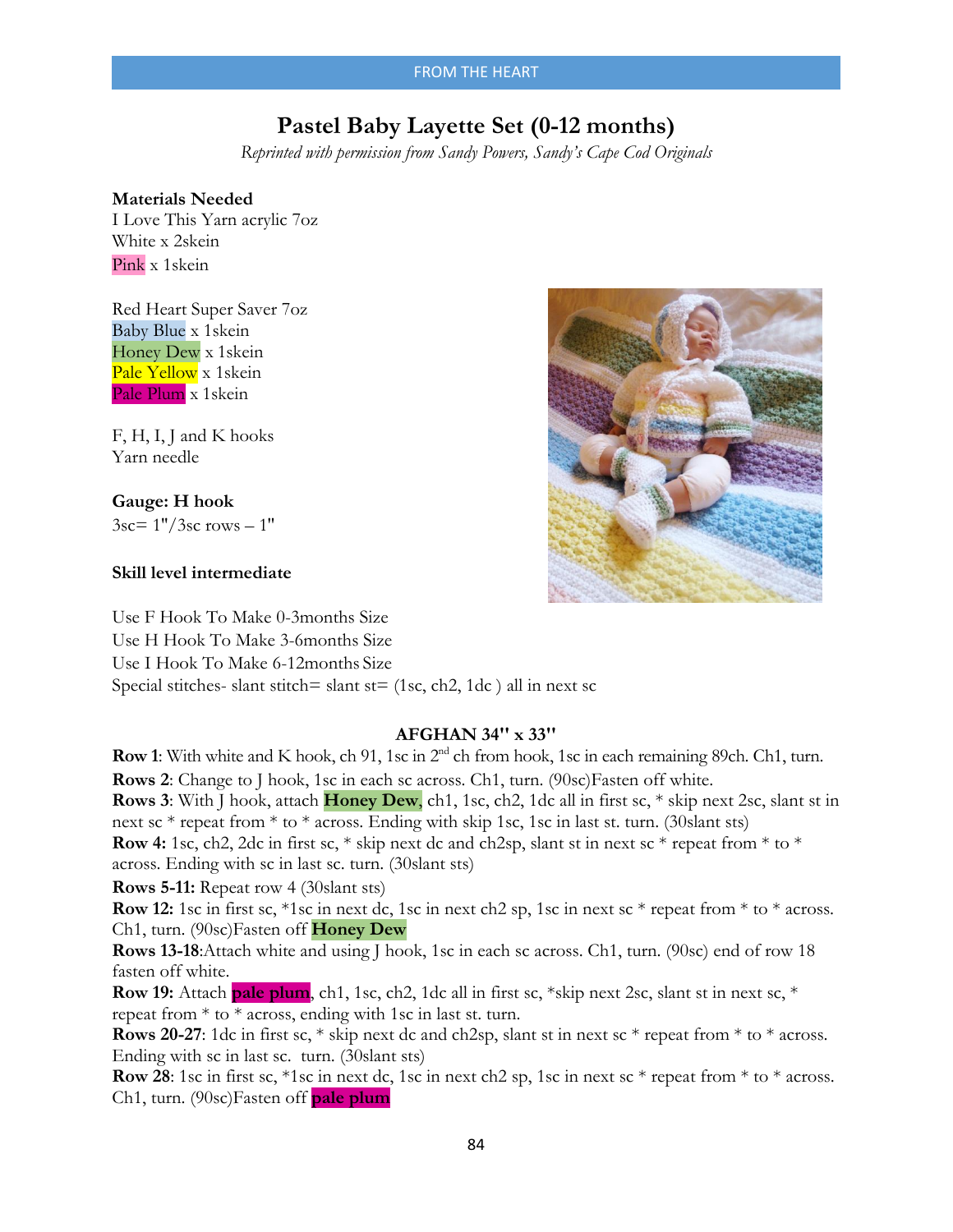**Rows 29-34**: Attach white and using J hook, 1sc in each sc across. Ch1, turn. (90sc) end of row 34 fasten off white.

**Row 35**: repeat row 19, but using **baby blue**color. **Rows 36-43**: repeat rows 20-27 with **baby blue. Row 44:** repeat row 28 fasten off **baby blue Rows 45-50**: repeat rows 29-34fasten off white end of row 50 **Row 51**: repeat row 19, but using **pale yellow Rows 52-59**: repeat rows 20-27 with **pale yellow Row 60:** repeat row 28 fasten off **pale yellow Rows 61-66:** repeat rows 29-34 fasten off white end of row 66 **Row 67**: repeat row 19, but using **pink Rows 68-75**: repeat rows 20-27 **with pink Row 76:** repeat row 28. fasten off **pink Rows 77-79:** 1sc in each sc across. Ch1, turn. (90sc) do not fasten off but continue onto trim with white yarn.

# **TRIM**

**Rnd 1:** With white and J hook, 1sc in each sc and ends of rows and working 3sc in each corner st, around entire afghan. Slst to join. Ch1

Rnd 2: 1sc, ch2, 1dc in same st as joining, \* skip next 2sc, slant st in next sc \* repeat from \* to \* around. Slst to join. Fasten off and tie in ends.

# **CARDIGAN SWEATER**

# **F hook = use for 0-3months size H hook = use for 3-6 months size I hook = use for 6-12 months size**

Corner St= (1sc,ch2,1sc) in each ch2 space to make a corner st.

**Row 1**: With white and F, H or I hook, ch35, 1sc in 2<sup>nd</sup> ch from hook, 1sc in each of the next 4ch, (1sc,ch2,1sc) in next ch,(corner st formed), 1sc in each of the next 5ch, (1sc,ch2,1sc) in next ch, 1sc in each of the next 10sc, (1sc,ch2,1sc) in next ch, 1sc in each of the next 5ch, (1sc,ch1,1sc) in next ch, 1sc in each of the last 5ch. Ch1, turn. (38sc)

**Row 2:** 1sc in each of the next 6sc, corner st in next ch2 loop, 1sc in each of the next 7sc, corner st in next ch2 loop, 1sc in each of the next 12sc, corner st in next ch2loop, 1sc in each of the next 7sc, corner st in the next ch2 loop, 1sc in each of the next 6sc, . Ch1,turn. (46sc)

**Row 3**: sc7, corner st, sc9, corner st, sc14, corner st, sc 9, corner st, sc7. Ch1,turn. (54sc)

**Row 4**: Sc 8, corner st, sc 11, cornerst, sc16, corner st, sc 11, corner st, sc8. Ch1, turn. (62sc)

**Row 5**: Sc 9, corner st, sc 13, corner st, sc18, corner st, sc 13, corner st, sc9. Ch1, turn. (70sc)

**Row 6**: Sc 10, corner st, sc 15, corner st, sc 20, corner st, sc 15, corner st, sc 10. ch1, turn. (78sc)

**Row 7**: Sc 11, corner st, sc 17, corner st, sc 22, corner st, sc 17, corner st, sc 11. ch1, turn. (86sc)

**Row 8:** Sc 12, corner st, sc 19, corner st, sc 24, corner st, sc 19, corner st, sc 12. ch1, turn. (94sc)

**Row 9**: Sc 13, corner st, sc 21, corner st, sc 26, corner st, sc 21, corner st, sc 13. ch1, turn. (102sc)

## **FORM UNDERARMS**

**Row 1:** 1sc in next 14sc, 1sc in ch2sp, skip next 23sc, 1sc in next ch2 sp, 1sc in each of the next 28sc, 1sc in next ch2sp, skip next 23sc, 1sc in last ch2 sp, 1sc in each of the last 14sc. Ch1, turn. (60sc)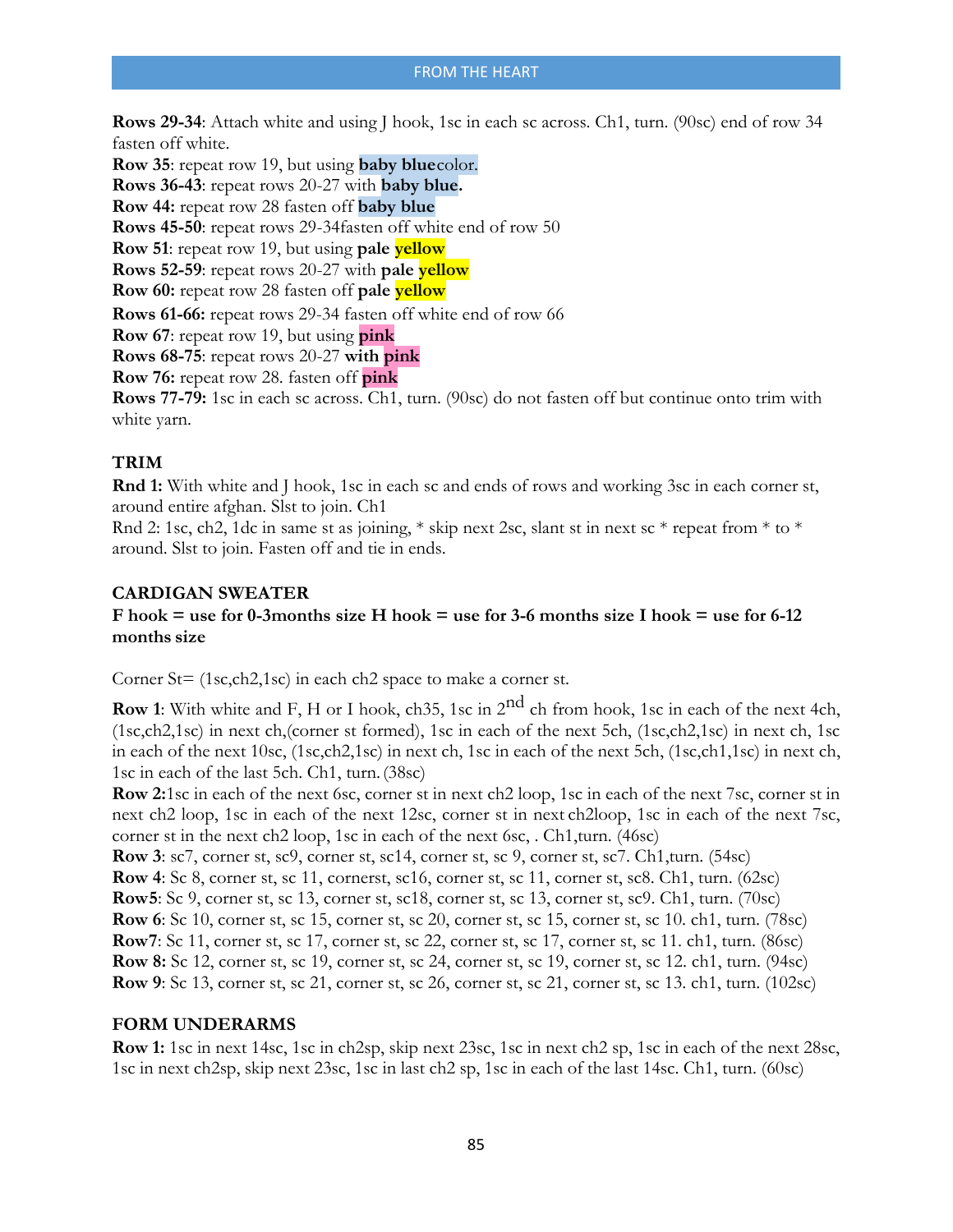## **BODY**

**Row 1**: 1sc in next 28sc, 2sc in next sc, 1sc in next 31sc. Turn. Do not cut white off, just drop it off for now.  $(61sc)$ 

**Row 2**: With **pink** and F, H or I hook, attach pink to first sc, (1sc,ch2,1dc) in same st as joining,

\*skip next 2sc, slant st in next sc \* repeat from \* to \* across, ending with 1sc in last sc. turn. (20slant  $sts + 1sc)$ 

**Row 3**: Ch2, 1dc in first sc,  $*$  skip next (dc, ch2sp,) slant st in next sc  $*$  repeat from  $*$  to  $*$  across, ending with 1sc in last sc. Fasten off **pink**, pull up white.

**Row 4**: with white, 1sc in each sc, ch2 sp, and dc across. Ch1, turn. (61sc)

**Row 5**: 1sc in each sc across. Drop white. (61sc)

**Rows 6-7**: With **pale yellow** and F, H or I hook, repeat rows 2 and 3. fasten off **pale yellow** at end of row 7.

**Rows 8-9:** With white, repeat rows 4 and 5.

**Rows 10-11:**With **baby blue** and F, H or I hook, repeat rows 2 and 3. fasten off **baby blue** at end of row 11.

**Rows 12-13**: With white, repeat rows 4 and 5.

**Rows 14-15**: With **Pale Plum** and F, H or I hook, repeat rows 2 and 3. fasten off Pale Plum at end of row 15.

**Rows 16:** With white, repeat row 4

#### **Buttonholes and Plackets**

## **RIGHT FRONT**

**Row 1**: 1sc in ends of rows on right front side of sweater. Ch1, turn. (24sc)

**Row 2**: (for girls buttonholes on right side, boys on left side) this sweater will be for a girl, so I'm making the holes on the right side. 1Sc in first sc, ch1, skip next sc, 1sc in each of the next 9sc, skip next sc, ch1, 1sc in each of the next 9sc, skip next sc, ch1, 1sc in each of the last 3sc. (24sts) **Row 3**: 1sc in each sc and in each ch sp across. Ch1, continue onto neck.

## **NECKTRIM**

**Rnd1:** 1sc in each st across neck to left front. Ch1 continue onto left front plackets of sweater.

#### **LEFT FRONT**

**Row 1**: 1sc in each end of row across. Ch1, turn. (24sc) **Rows 2-3**: 1sc in each sc across. Ch1, turn. (24sc) Then work 1sc in each sc across bottom of sweater. Slst to join. Fasten off.

#### **SLEEVES** – make 2

**Rnd 1:** With white and F, H or I hook, attach to underarm, 1sc in each st around. Working it out so that you have 24sc. Slst to join. Ch1,turn. (24sc)

**Rnds 2-11**: 1sc in each sc around. Slst to join. Ch1, turn. (24sc)

**Rnd 12:**Don't fasten off white, but add honey dew green.

1sc in same st as joining, 1sc in next sc, \*sc tog the next 2sc, 1sc in each of the next 2sc \* repeat from  $*$  to  $*$  around. Slst to join. Ch1, do not turn. (20sc)

**Rnd 13**: 1sc in each sc around. Slst to join. (20sc) fasten off honey dew green.

**Rnd 14**: Attach white and work 1sc in each sc around. Slst to join. Fasten off. Tie in ends. Sew buttons on securely.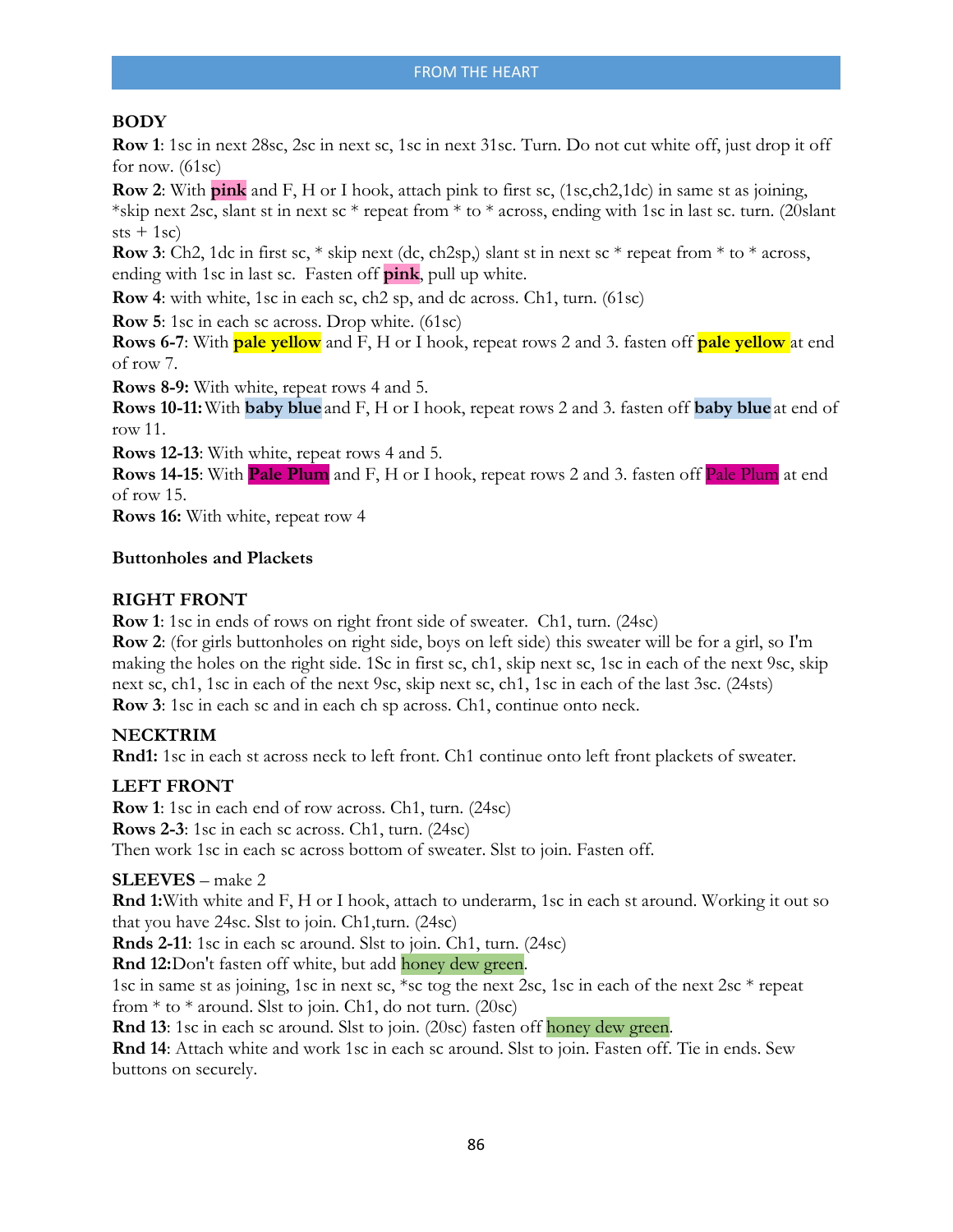#### **BABY BONNET**

**NOTE;** hat is picture is not the same hat as these instructions will make. I had to change the hat to this. Sorry

**Rnd 1**: With white and F, H or I hook, ch2, 12sc in 2<sup>nd</sup> ch from hook. Slst to join. Ch1 (12sc) **Rnd 2**: 1sc in same st a joining, 2sc in next sc,  $*$  1sc in next sc, 2sc in next sc  $*$  rep from  $*$  to  $*$ around. Slst to join. ch1 (18sc)

**Rnd 3**: 1sc in same st as joining, 1sc in next sc, 2sc in next sc, \*1sc in next 2sc, 2sc in next sc \* rep from  $*$  to  $*$  around. Slst to join. Ch1 (24sc)

**Rnd4**: 1sc in same st as joining, 2sc in next sc,  $*$  1sc in next sc, 2sc in next sc  $*$  rep from  $*$  to  $*$ around. Slst to join. ch1 (36sc)

**Rnd 5**: 1sc in same st as joining, 1sc in next sc, 2sc in next sc, \* 1sc in next 2sc, 2sc in next sc \* rep from  $*$  to  $*$  around. Slst to join. ch1 (48sc)

**Rnd6**: 1sc in same st as joining, 1sc in next 6sc, 2sc in next sc, \* 1sc in next 7sc, 2sc in next sc \* rep from  $*$  to  $*$  around. Slst to join. ch1 (54sc)

now changing to rows

**Row1**: Attach pink, ch1, (1sc, ch2, 1dc all in same st as joining, )\*skip next 2sc, slant st in next  $sc^*$ Repeat from \* to \* 14 more times, skip next 2sc, 1sc in next sc. Ch1, turn. (16slant sts)

**Row 2:** (1sc,ch2,1dc in first sc ) \*skip next dc and ch2 sp, slant st in next sc \* repeat from \* to \* 14 more times, 1sc in last sc. Turn Fasten off pink .

**Row 3:** With white, attach to first sc, 1sc in same st as joining, 1sc in each sc, ch2 and dc across. Ch1. Turn (49sc)

**Row 4:** 1sc in each sc across. Ch1, turn (49sc) fasten off white.

**Rows 5-6:** With yellow, rep rows 1 and 2. end of row 6 fasten off yellow

**Row 7:** With white, 1sc in same st as joining, 1sc in each sc,ch2,and dc across. Ch1, turn. (49sc) **Row 8:** 1sc in each sc across. Ch1, turn. (49sc) fasten off white.

**Rows 9-10:**with baby blue, repeat rows 1 and 2. end of row 10 fasten off baby blue.

**Rows 11-12:** repeat rows 7 and 8 with white. End of row 12 fasten off white.

**Rows 13-14:** with pale plum, repeat rows 1 and 2. end of row 14 fasten off pale plum.

**Row 15:** With white, attach yarn to 1<sup>st</sup> sc, 1sc in same st as joining, 1sc in each sc,ch2,dc across. Ch1, turn.

**Row 16**: 1sc in each sc across face of bonnet, now turn and working along bottom neck edge, 1sc in every other end of row and in every other sc across neck edge. Ch1, turn.

**Row 17**: 1sc in each sc across neck edge only. Ch1,turn.

**Row 18**: ch41, 1slst in 2<sup>nd</sup> ch from hook, 1slst in each of the remaining chs, slst to beg st, 1sc in each

sc across neck edge. Ch41, 1slst in 2<sup>nd</sup> ch from hook, 1slst in each of the remaining chs, slst to beg st. now working across front of hat, 1sc in each sc across. Ch1, turn.

**Rows 19-22:** 1sc in each sc across front of hat. Ch1, turn. End of row 22 fasten off and fold cuff back.